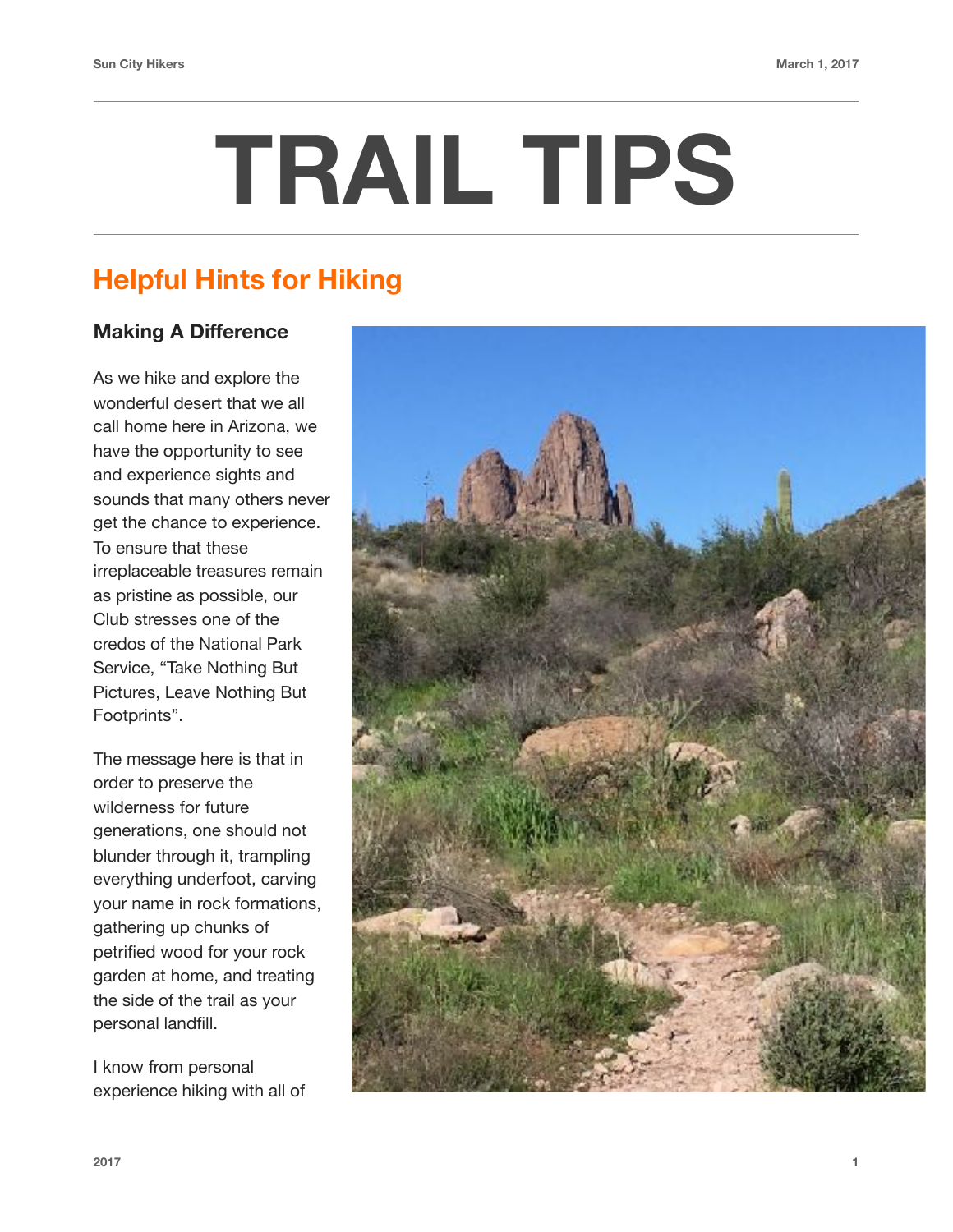you that we do a pretty good job of minimizing our impact on the wilderness. But we can do better. Everyone can. We often unknowingly do a little damage everywhere we go, just by being there. This is unavoidable. Those footprints we leave cause a little erosion with every step. Multiply those steps by thousands and thousands of feet, and over time, trails get worn down to the point where they can be trenches in softer areas of terrain.

Which is fine. At least we are limiting our damage to a confined area. But when humans go off-trail, it spreads the damage to virgin areas that don't need to be trampled. This is especially true in more sensitive areas found in locations like Sedona and Moab. The rich red sandstone terrain is susceptible to the winds blowing through the valleys, and nature has developed a method to keep that sand in place.

#### DON'T BUST THE CRUST!

If you look closely at undisturbed soil along the trails in places like Sedona and Moab, you will notice a dark, clumpy looking coating on the surface. This is a Cryptobiotic Crust. It's a living organism that binds the surface of the loose sand, making it resistant to the wind. Without this symbiotic organism, most of that red soil would now reside in places like Colorado and Kansas.

The NPS has popularized the above saying, to help hikers stay aware of the fragile nature of the areas off-trail in these unique locales. If one ventures ten feet off to the side, just to get that "perfect shot" of yon butte or hoodoo, those footprints do damage that can take up to fifty years to grow back. And in the meantime, that now exposed loose soil is subject to being blown into Dorothy's back yard, never to grace the slopes of those butte's again.

Here is a link to more info on the Cryptobiotic Crust:

#### <https://www.nps.gov/cany/learn/nature/soils.htm>



Even here in Arizona, where the terrain is rockier and more robust, wear and tear occur when hiking off-trail. Much of the desert flora is delicate, and can be damaged when trod upon. Granted, it will recover in far less than fifty years, but even so, why do any more damage than needed? We see trails worn deep and wide, and bear in mind, many of these trails have only been heavily used over the last 30 or 40 years. What will these same trails look like in another 30 years, when your grandchildren want to experience the same joys we encounter? Sure, they may be a bit deeper or